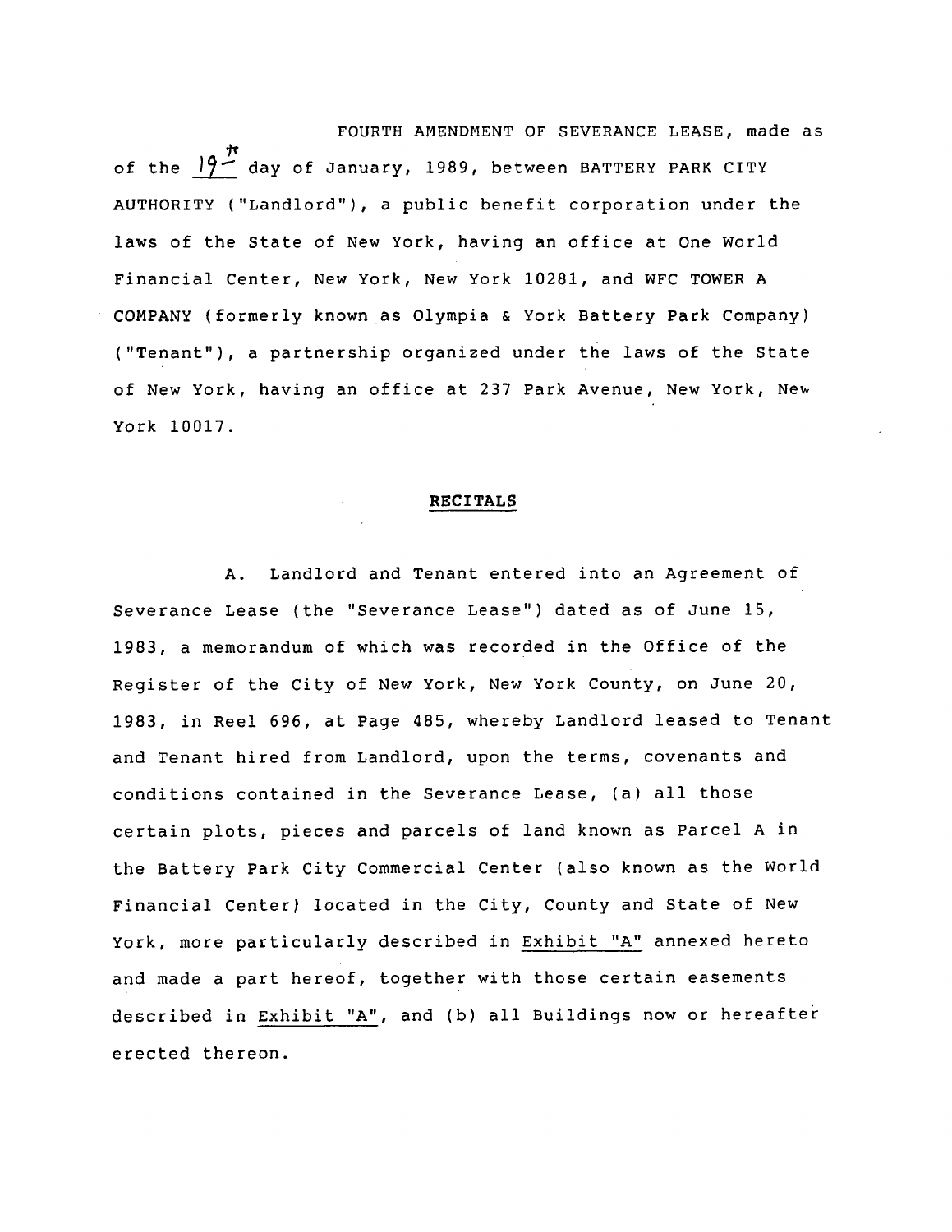B. The Severance Lease was amended by (a) a First Amendment of Severance Lease ("First Amendment"), made as of June I, 1984, between Landlord and Tenant, (b) a Second Amendment of Severance Lease ("Second Amendment"), made as of August 15, 1985, between Landlord and Tenant, a memorandum of which First Amendment and Second Amendment was recorded in the Office of the Register of the City of New York, New York County, on May 19, 1986, in Reel 1065, at Page 1537, and (c) a Third Amendment of Severance Lease ("Third Amendment"), made as of February 26, 1988, between Landlord and Tenant, a memorandum of which was recorded in the Office of the Register of the City of New York, New York County on March 9, 1988, in Reel 1375, at Page 1508 (the Severance Lease as amended by such Amendments being referred to hereinafter as the "Lease").

C. Landlord and Tenant now desire to amend the Lease in the respects and upon the terms and conditions set forth in this Amendment.

ACCORDINGLY, it is hereby mutually covenanted and agreed by and between the parties hereto as follows:

i. Section 1.59 of the Lease is amended in its entirety to read as follows:

> 1.59 "Institutional Lender" shall mean any one or more of the following whether acting for their own account, or in a fiduciary or representative capacity (including, without limitation, as

> > $-2-$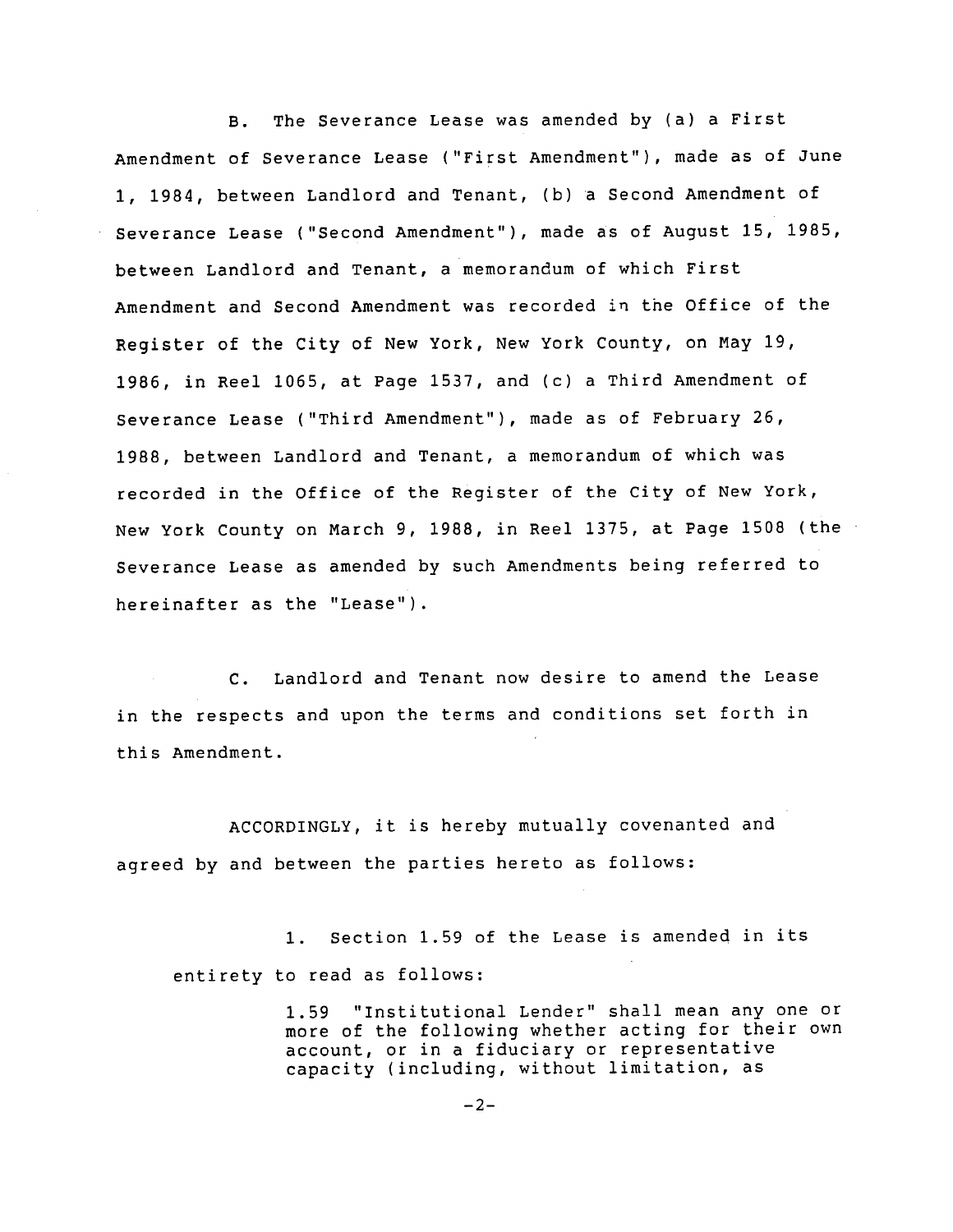trustee under a mortgage, indenture, loan agreement or other loan document) for one or more Persons which need not be Institutional Lenders: (i) a savings bank, a savings and loan association, a commercial bank or trust company, an insurance company, a real estate investment trust, a religious, educational or eleemosynary institution, a union, federal, state, municipal or other governmental or secular employee's welfare, benefit, pension or retirement fund, an investment banking, merchant banking or brokerage firm, a Person engaged in the business of financing leases or any Person (not an individual) regularly engaged in any aspect of the financial services business and, in each case, having a combined capital and surplus or net worth of at least \$250 million, (ii) any department, agency or Affiliate of any of the foregoing; provided, however, (x) none of the foregoing shall be deemed an Institutional Lender unless it is subject to, or submits itself to, the jurisdiction of the courts of the State of New York in any actions arising out of this Lease, and (y) a Person described in this clause (ii) shall not be deemed an "Institutional Lender" for purposes of the definition of the term "Depository" unless it shall agree to hold any security deposited with it as Depository in a segregated account at any one of the entities described in clause (i) above with an office in the City of New York, or (iii) any other Person approved by Landlord which approval shall not be unreasonably withheld or delayed if such Person's combined capital and surplus or net worth is at least \$250 million.

2. Section 7.01(b) of the Lease is hereby amended by deleting the words "(vi) and (vii)" on the ninth line thereof and substituting for the same words "and (vi) and any property insurance required to be maintained pursuant to Section 7.01(a)(vii)." Any liability insurance provided or caused to be provided by Tenant as required by Section 7.01(a)(vii) may, at Tenant's option, also name any Mortgagee as an additional insured.

 $-3-$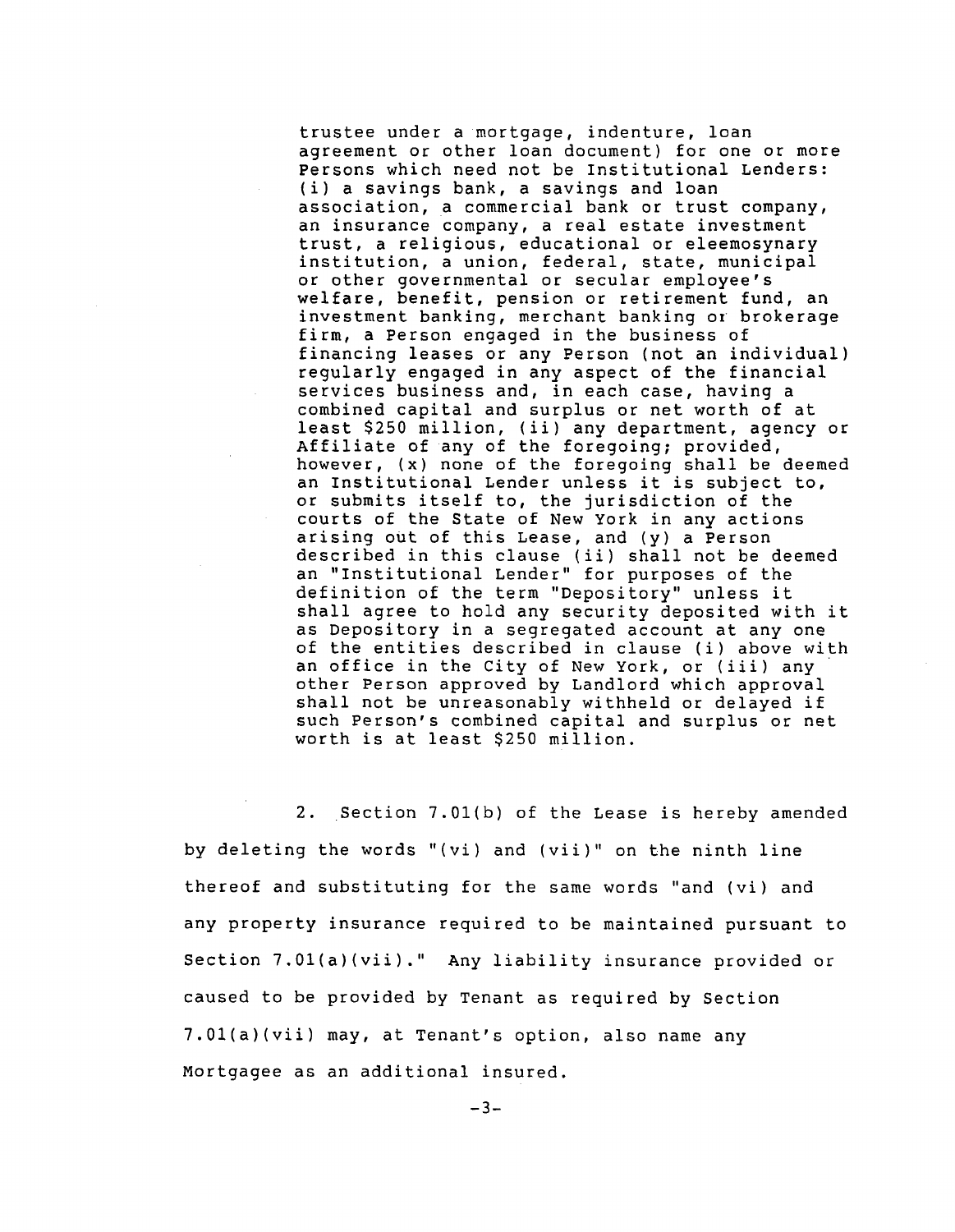3. Section 10.06 of the Lease is amended by adding at the beginning thereof, the words "Subject to the rights of Mortgagee,"

4. Section 10.13(a) is amended by: (a) adding after the next to the last sentence of Section 10.13(a) on page 113, the following new sentence:

> and (iii) shall have a right of written notice of Default and a period of fifteen (15) days after notice thereof to cure or cause to be cured any Default described in Section 24.01(e), (f), (g), (h) or (i) or a Default described in Section 24.01(k) which occurs by reason of a levy under execution or attachment being made against Tenant, and, subject to paragraph (b) below and the provisions of this Lease that limit the terms under which such Defaults can become Events of Default, no such Default shall lead to an Event of Default until the cure period has expired without a cure having been made.

and

(b) deleting the word "and" before "(ii)" at line 14, p. 113.

5. Anything in Section 10.13(b) or elsewhere in the Lease to the contrary notwithstanding, any Default of Tenant occurring pursuant to Section  $24.01(e)$ ,  $(f)$ ,  $(q)$ , (h), (i) or (j) of the Lease, as amended hereby, or occurring pursuant to Section 24.01(k) of the Lease by reason of a levy under execution or attachment being made

 $-4-$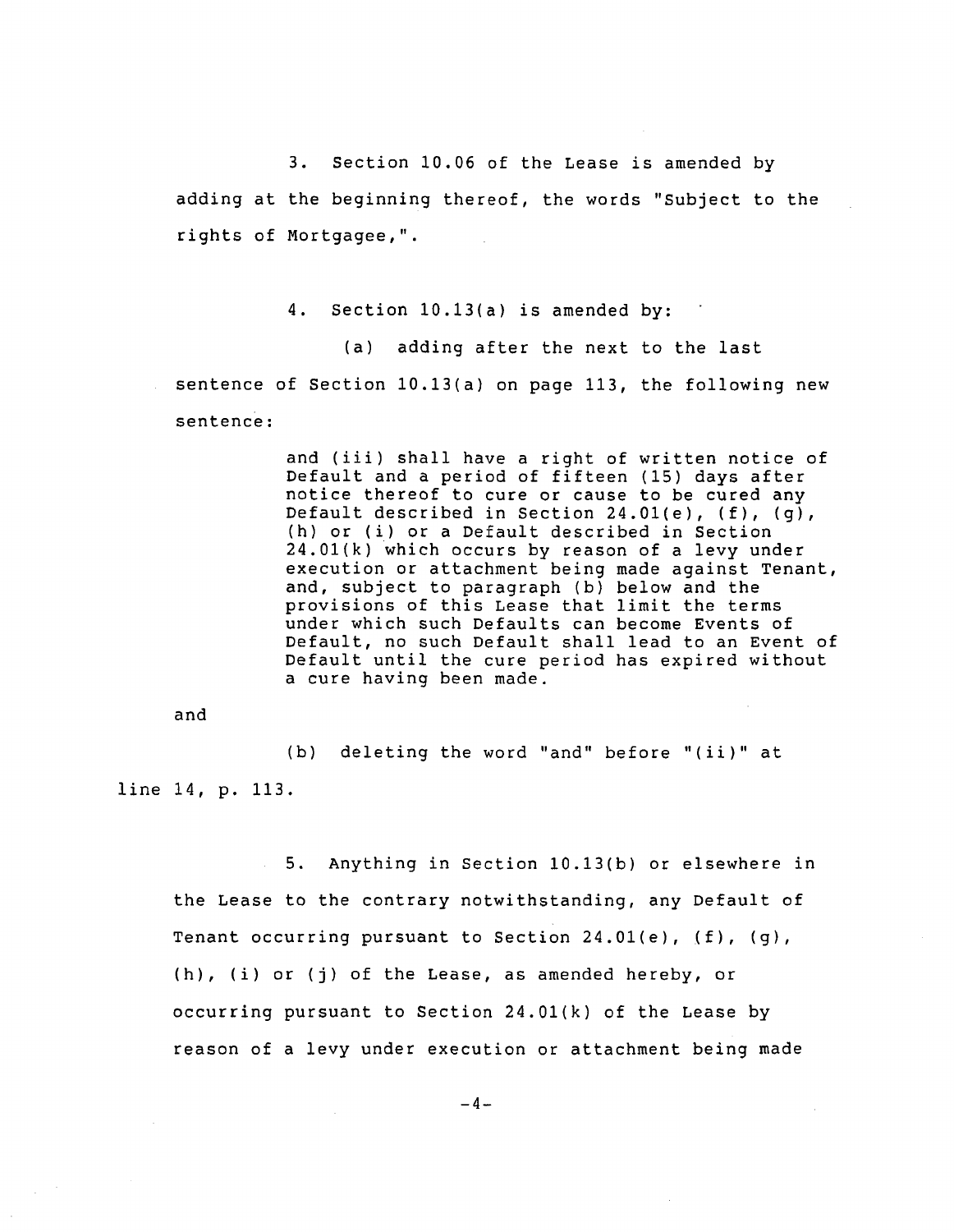against Tenant, or any other Default by the Tenant under any provision of the Lease, as amended hereby, which is not susceptible of being cured by the Mortgagee prior to or following (i) completion of foreclosure proceedings by the Mortgagee in accordance with the provisions of Section 10.13 of the Lease, as amended hereby, or (ii) the Mortgagee, or its nominee or designee, acquiring title to Tenant's interest in the Lease by an assignment in lieu of foreclosure, shall be (x) treated in accordance with Section 10.13(b) of the Lease, (y) treated as if it were a Default for which "possession of the Premises is required in order to cure" for the purposes of Section 10.13(b)(ii) of the Lease, and (z) automatically waived by the Landlord upon the occurrence of the events described in (i) or (ii) above. Anything in Section 10.13(b) of the Lease to the contrary notwithstanding, Mortgagee shall have no obligation to cure any such Default described above nor shall Mortgagee be required to agree in writing to cure such Default in order to proceed under Section 10.13(b)(ii) or (iii) of the Lease.

6. Section 10.14(d) is amended in its entirety to read as follows:

> (d) Anything contained in this Section 10.14 to the contrary notwithstanding, a Mortgagee shall have no obligation to cure (i) any Default of Tenant under this Lease occurring pursuant to Section 24.01(e), (f), (g), (h) or (i) of this Lease or occurring pursuant to Section 24.01(k) of this Lease by reason of a levy under execution or attachment being made against Tenant or (ii) any

> > $-5-$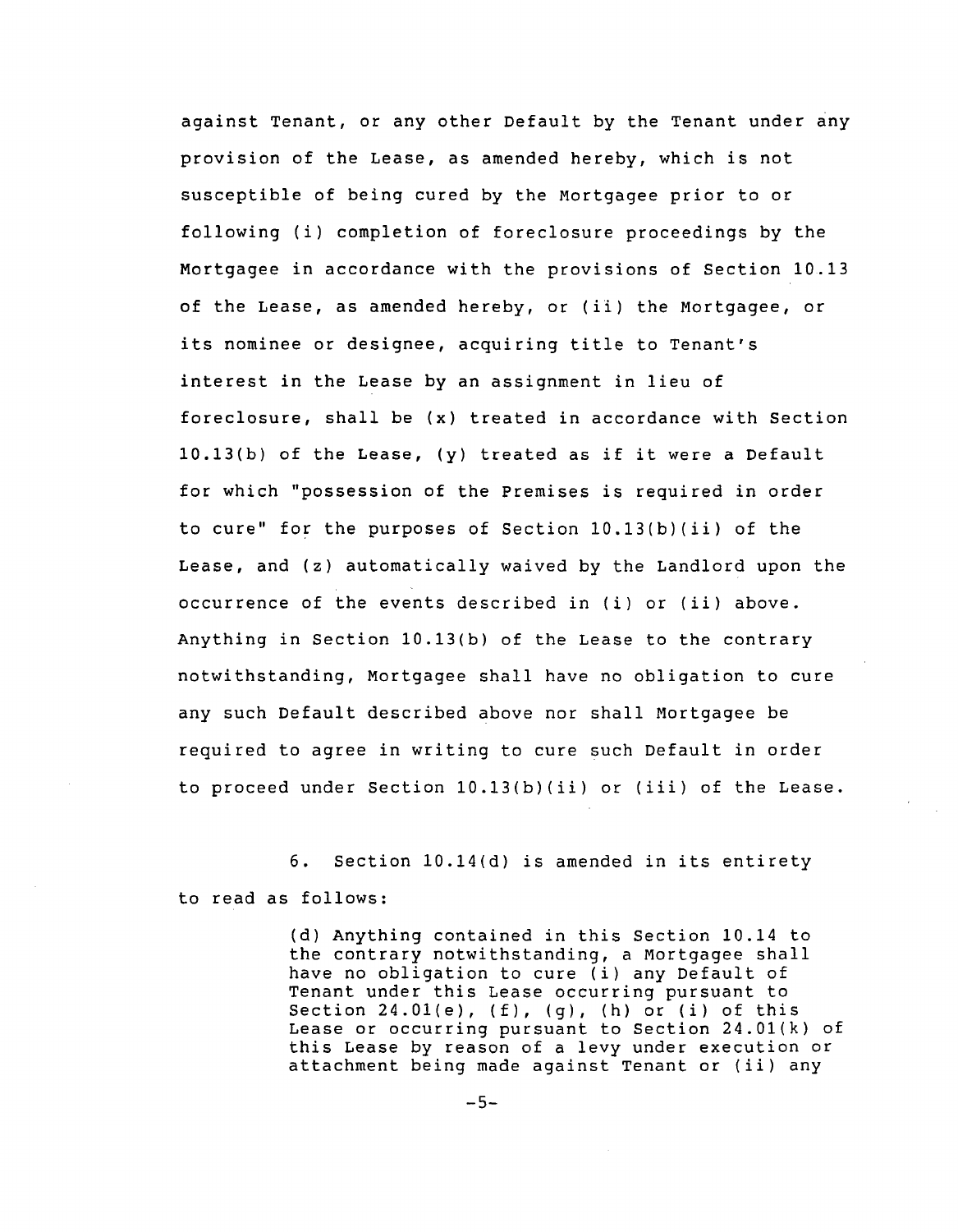other Default by Tenant under any provision of the Lease, as amended hereby, which is not susceptible of being cured.

7. Section 11.05 of the Lease is amended by substituting for the third complete sentence of Section 11.05 commencing on the ninth line of page 136, the following:

> From and after Substantial Completion of the Buildings, Tenant shall, subject to Unavoidable Delays, use due diligence to obtain a permanent Certificate of Occupancy for the whole of the Buildings, and when obtained, shall deliver a copy thereof to Landlord. From and after Substantial Completion of the Buildings until a permanent Certificate of Occupancy has been obtained for the whole of the Buildings, Tenant shall at all times keep in force the temporary Certificate(s) of Occupancy for the whole of the Buildings then required by law, as the same may be extended from time to time.

A failure by Tenant to comply with the above provisions of Section 11.05 of the Lease shall not in and of itself constitute an Event of Default under the Lease, as amended hereby, but shall constitute a Default which with the notice and the passage of the grace period provided for in Section 24.01(c) of the Lease shall constitute an Event of Default under the Lease.

B. All capitalized terms used in this Amendment which are not otherwise defined herein shall have the meanings ascribed to them in the Lease.

 $-6-$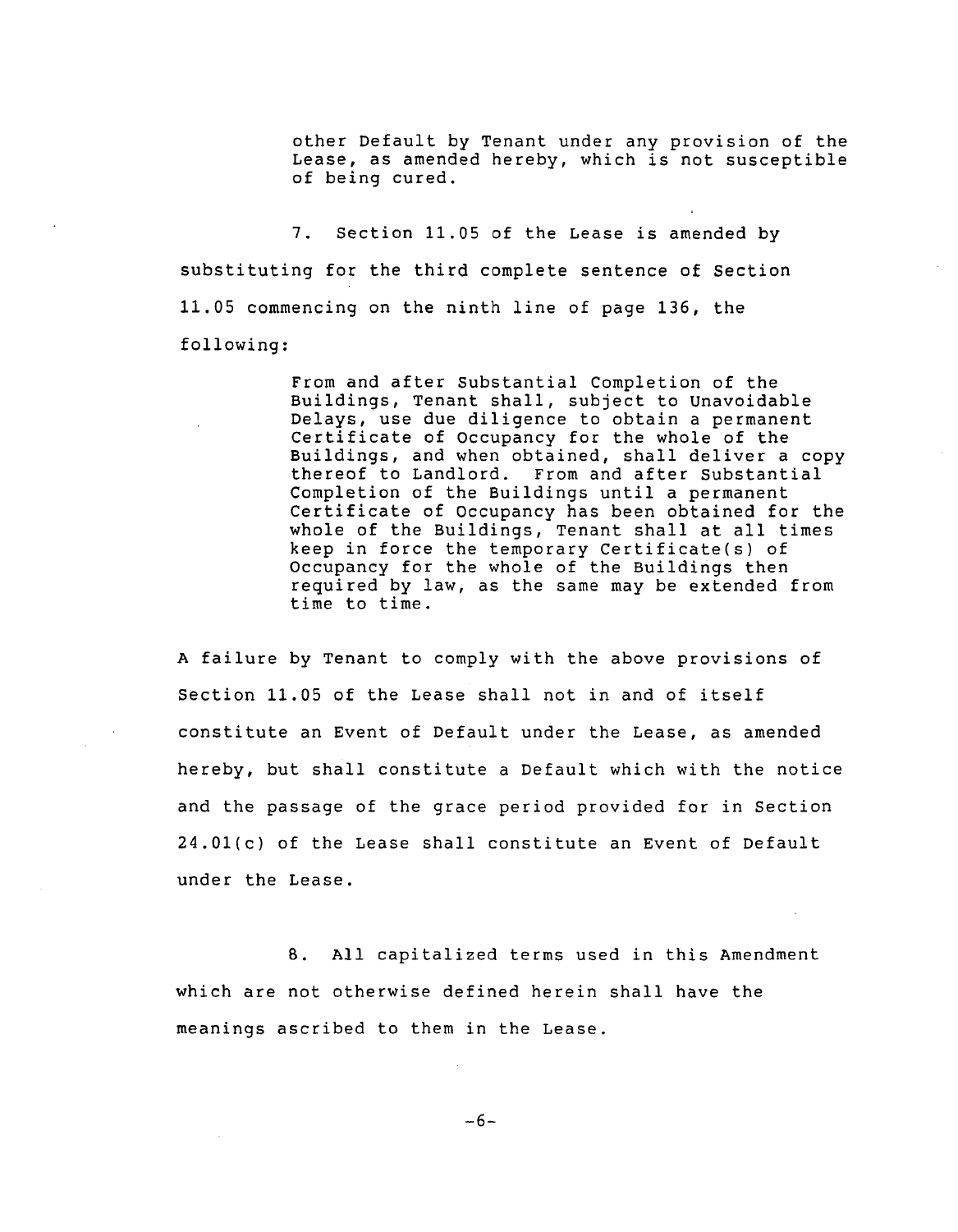9. The Lease, as amended by this Amendment (a) is hereby ratified and confirmed, and (b) shall remain in full force and effect in accordance with and subject to the terms, covenants and provisions thereof. All provisions of this Amendment or any prior amendment to the Severance Lease which refer to the "Lease, as amended hereby" shall be deemed to refer to the Lease, as amended by this Amendment and as hereinafter amended from time to time.

i0. A memorandum of this Amendment in form for recording shall be executed and filed at the request of any party hereto at Tenant's expense.

IN WITNESS WHEREOF, Landlord and Tenant have executed this Amendment as of the day and year first above written.

## BATTERY PARK CITY AUTHORITY

Preside

WFC TOWER A COMPANY

By: O&Y (U.S.) DEVELOPMENT COMPANY, L.P., a general partner

> By: O&Y (U.S.) Development Gene $\mathbb{Z}^{\mathcal{L}}$ Partner Corp., a general<br>partner

 $-7-$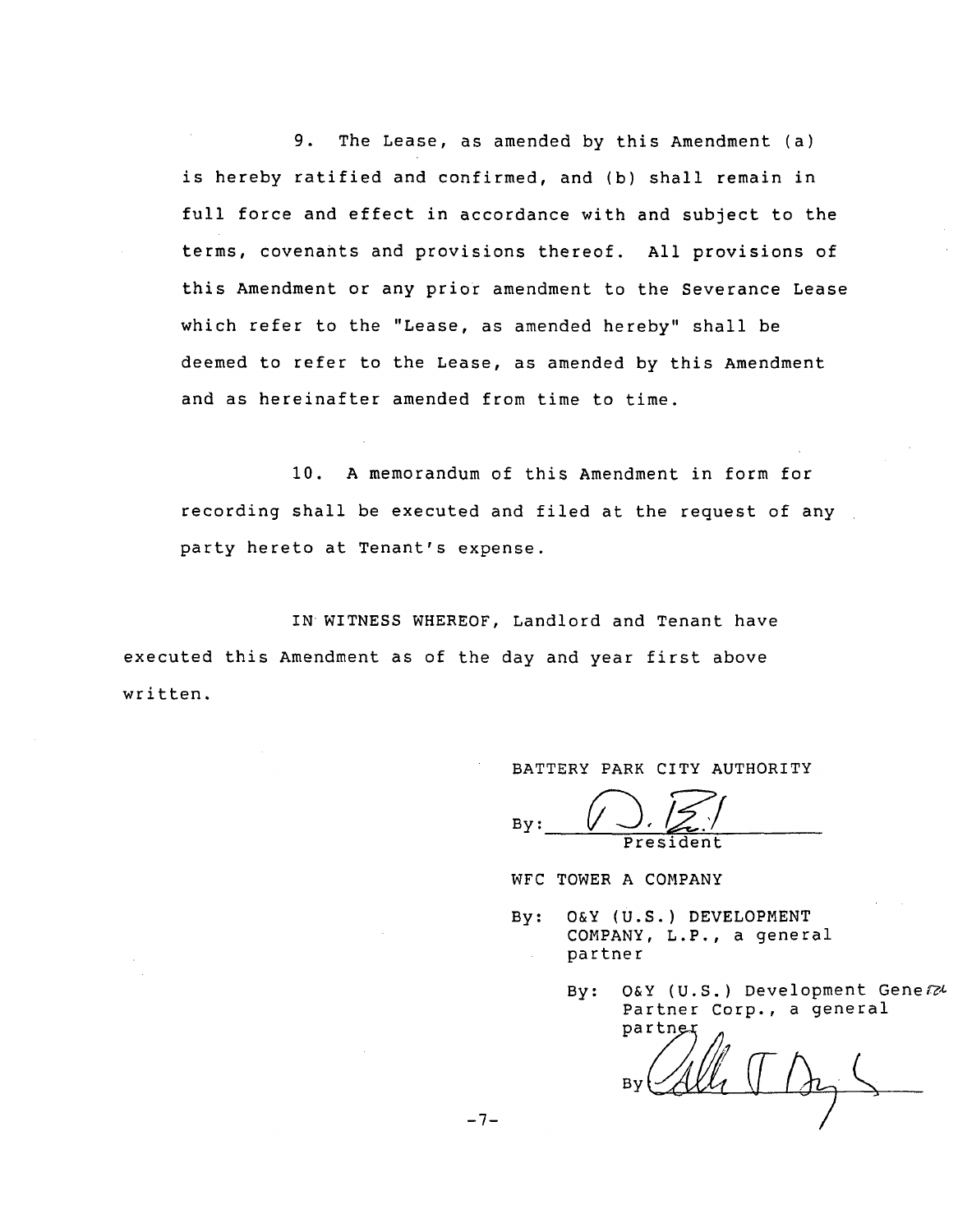STATE OF NEW YORK ) : SS.: COUNTY OF NEW YORK )

On this  $\frac{23}{4}$ day of January, 1989, before me<br>came Donid Emic to me known, who, being by personally came David Emil me duly sworn, did depose and say that he has an address at  $\frac{1}{2}$  lines is the President of **\_\_\_\_\_,** that he is the President of BATTERY PARK CITY AUTHORITY, the public benefit corporation described in and which executed the foregoing instrument; and that he signed his name thereto by order of the members of said corporation.

Notary  $\overline{\text{Fubble}}$ 

LOUIS MAZUR LOUIS MAZUR<br>NOTARY PUBLIC, State of New York<br>No. 02MA48056566 PUBLIC, State of The<br>No. 02MA4805656<br>No. 01 Massau Cou No. 02MA4805650<br>No. 02MA4805650<br>Qualified in Nassau County No. Units Nassau County<br>Qualified in Nassau County<br>Commission Expires May 30, 1990

STATE OF NEW YORK  $\lambda$  $SS.$ :  $\ddot{\cdot}$ COUNTY OF NEW YORK

On this  $25$  day of January, 1989, before me<br>came  $\bigcap_{x \in R} P(x) \leq \bigcap_{x \in R} P(x)$  to me known, who, being by personally came *Qebrus Apress* to me known, who, being by me duly sworn, did depose and say that  $f$  has an address at , that he is the  $\frac{U(c_f - \rho_c c_s) d_{m_f}}{U(c_f - \rho_c c_s) d_{m_f}}$  of (0.s.) Development General Partner Corp., the corporation described in the foregoing instrument and which executed the same as a general partner of O&Y (U.S.)  $\phi$  evelopment Company, L.P., in its capacity as a general partner  $\&$  of WFC TOWER A COMPANY, a New York partnership; and that he signed his name thereto by order of the board of directors of said  $\ell$ orporation.

Notaky **AYALA R. HECHT No**l**ary** I **St**at**e** o**f New** Y**ork** -**4896327** .... Y**orkCounty** '°\_**-**\_\_:\_"\_**;** -',\_**F×**n**lresApr**il **27**, **1989**